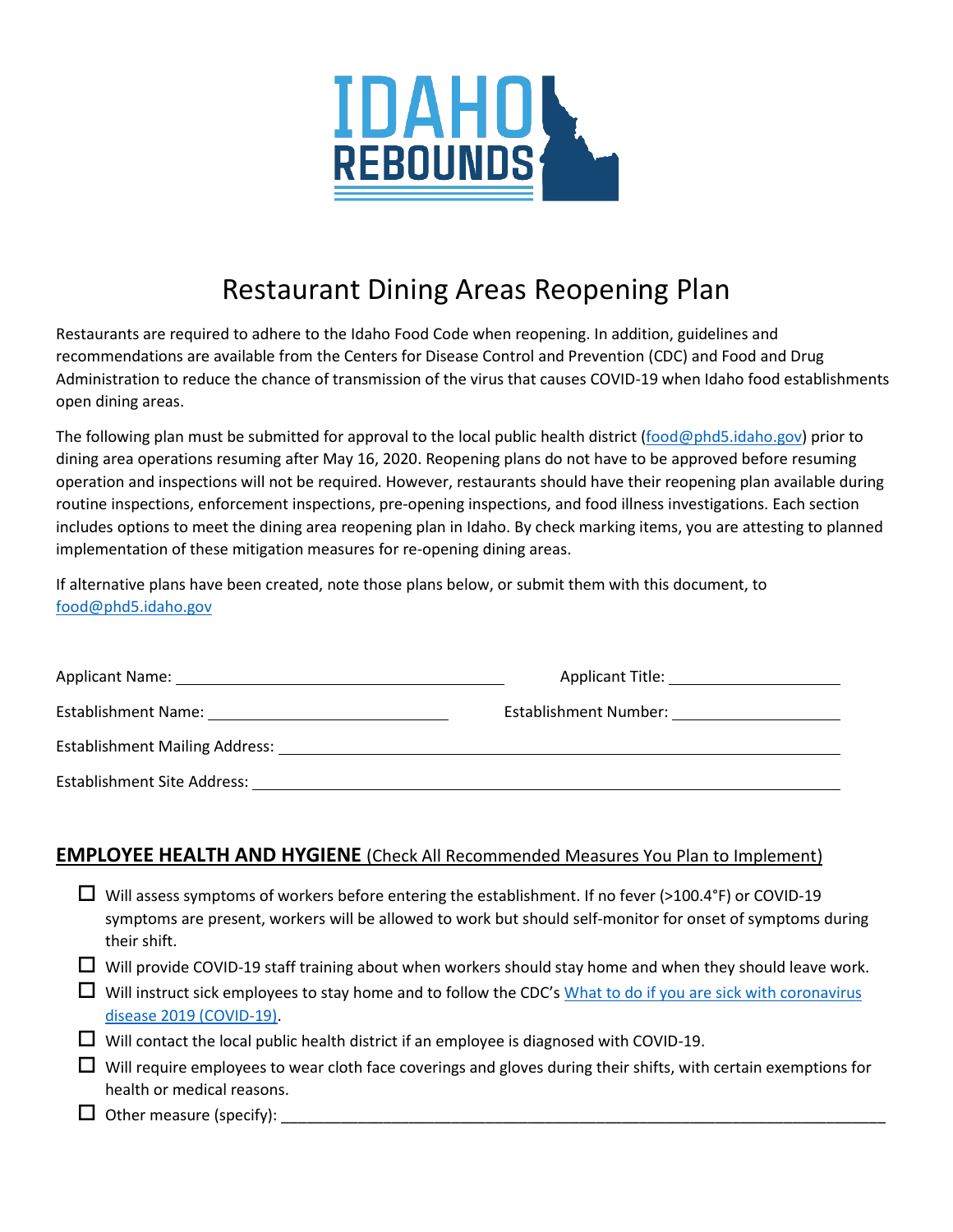### **SOCIAL DISTANCING** (Check All Recommended Measures You Plan to Implement)

- $\Box$  Will limit occupancy to 50% of seating capacity.
- $\Box$  Will limit tables to groups of 6.
- $\Box$  Will arrange tables so they are 10 feet apart OR affix closed signs on tables that cannot be moved.
- $\Box$  Will suspend self-serve food operations (drink machines, salsa bars, sauce dispensers); buffet areas will also remain closed.
- $\Box$  Other measure (specify):

#### **WAITING AREAS** (Check All Recommended Measures You Plan to Implement)

- $\Box$  Will close the lobby and waiting areas (if applicable).
- $\Box$  Will use a reservation model or call ahead seating method

 **Will make reasonable attempts to eliminate the use of waiting areas and lobbies.** If the establishment cannot eliminate a waiting area or lobby completely, describe how you will ensure that groups in the waiting area are socially distanced from each other. (attach additional page if needed):

**\_\_\_\_\_\_\_\_\_\_\_\_\_\_\_\_\_\_\_\_\_\_\_\_\_\_\_\_\_\_\_\_\_\_\_\_\_\_\_\_\_\_\_\_\_\_\_\_\_\_\_\_\_\_\_\_\_\_\_\_\_\_\_\_\_\_\_\_\_\_\_\_\_\_\_\_\_\_\_\_\_\_\_\_\_\_\_\_\_\_\_**

**\_\_\_\_\_\_\_\_\_\_\_\_\_\_\_\_\_\_\_\_\_\_\_\_\_\_\_\_\_\_\_\_\_\_\_\_\_\_\_\_\_\_\_\_\_\_\_\_\_\_\_\_\_\_\_\_\_\_\_\_\_\_\_\_\_\_\_\_\_\_\_\_\_\_\_\_\_\_\_\_\_\_\_\_\_\_\_\_\_\_\_**

## **DINING AREAS** (Check All Recommended Measures You Plan to Implement)

- $\Box$  Will keep the bar area closed (if applicable).
- $\Box$  Will keep the playground area closed (if applicable).
- $\Box$  Will use a board or sign to display menu items that will not be touched by patrons. Will have an app or website for patrons to view menus on a personal device.

**\_\_\_\_\_\_\_\_\_\_\_\_\_\_\_\_\_\_\_\_\_\_\_\_\_\_\_\_\_\_\_\_\_\_\_\_\_\_\_\_\_\_\_\_\_\_\_\_\_\_\_\_\_\_\_\_\_\_\_\_\_\_\_\_\_\_\_\_\_\_\_\_\_\_\_\_\_\_\_\_\_\_\_\_\_\_\_\_\_\_**

**\_\_\_\_\_\_\_\_\_\_\_\_\_\_\_\_\_\_\_\_\_\_\_\_\_\_\_\_\_\_\_\_\_\_\_\_\_\_\_\_\_\_\_\_\_\_\_\_\_\_\_\_\_\_\_\_\_\_\_\_\_\_\_\_\_\_\_\_\_\_\_\_\_\_\_\_\_\_\_\_\_\_\_\_\_\_\_\_\_\_\_**

- $\Box$  Will use disposable menus that will be discarded after each use.
- $\Box$  Will disinfect menus between each use.
- $\Box$  Will use a contactless payment and non-signature methods.
- $\Box$  Will require staff to wash or sanitize their hands before helping the next patron or handling of food after accepting payment.
- $\Box$  Will require staff to sanitize check holders and pens after use by patrons.
- $\Box$  Will use the same methods for outdoor seating section, if applicable.
- $\square$  Describe other plans below (attach additional page if needed):